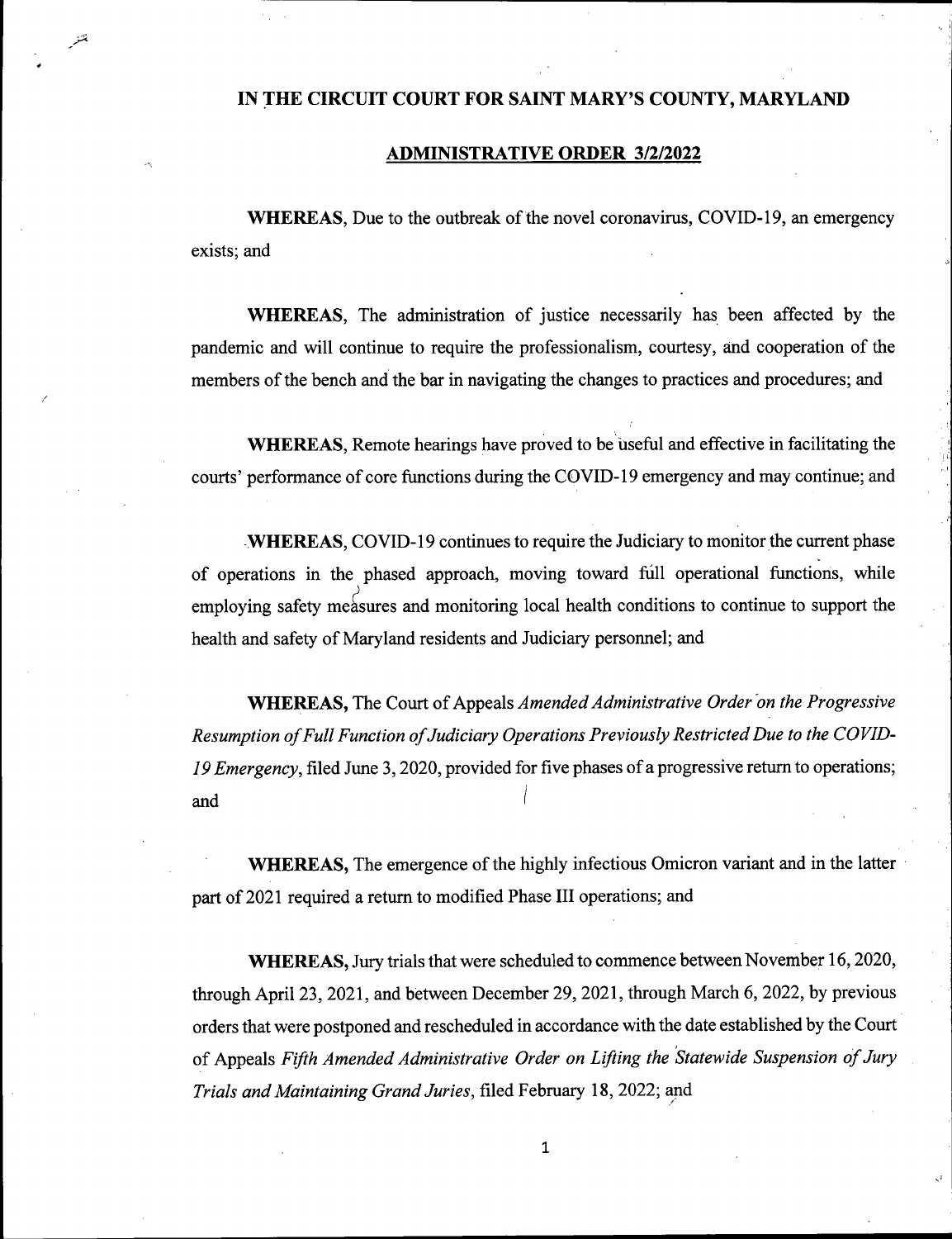**WHEREAS,** Infection rates have now fallen allowing the return to operations in Phase V, and

**WHEREAS,** Chief Judge of the Court of Appeals, Joseph M. Getty has issued the *Fifth Amended Administrative Order Expanding Statewide Judiciary Operations in Light of the COVID-19 Emergency (dated March 1, 2022)1* authorizing all courts effective March 7, 2022 to require the wearing of face masks and mandated social distancing to be voluntary under certain circumstances as defined in said Order; and

**WHEREAS,** that after consultation with the Saint Mary's County Chief Health Officer and other local county officials in conjunction with the continued falling infection rates in Saint Mary's County this Court has determined it is no longer necessary to mandate the wearing of masks and/or social distancing subject to limitations contained in this Order, and under consideration of the above and for good cause shown,

It is this 
$$
\frac{d}{dx}
$$
 day of  $\frac{d}{dx}$ , 2022, hereby

**ORDERED,** that effective March 7, 2022, pending further order of the Chief Judge of the Court of Appeals or the Administrative Judge for the Circuit Court for Saint County, the wearing of masks is recommended, but is voluntary for all judges, magistrates, judiciary personnel and all other persons entering the courthouse except in the Jury Assembly Room during the jury selection process in both criminal and civil jury trials, and any other proceeding wherein masking or social distancing may become necessary as determined by the presiding judicial officer with approval of the Circuit Court Administrative Judge; and it is further,

**ORDERED**, that the Saint Mary's County Sheriff's Office at the discretion of the Administrative Judge of the Circuit Court for Saint Mary's County may restrict access to and may screen all individuals entering the Courthouse located at 41605 Court House Drive, Leonardtown, Maryland, 20650, and may **DENY** entry to any individual whose screening results require refusal of entry to the Courthouse for the health and safety of all individuals in the Courthouse; and it is further,

*7\** v-"

<sup>1</sup> See attached order from Chief Judge Getty.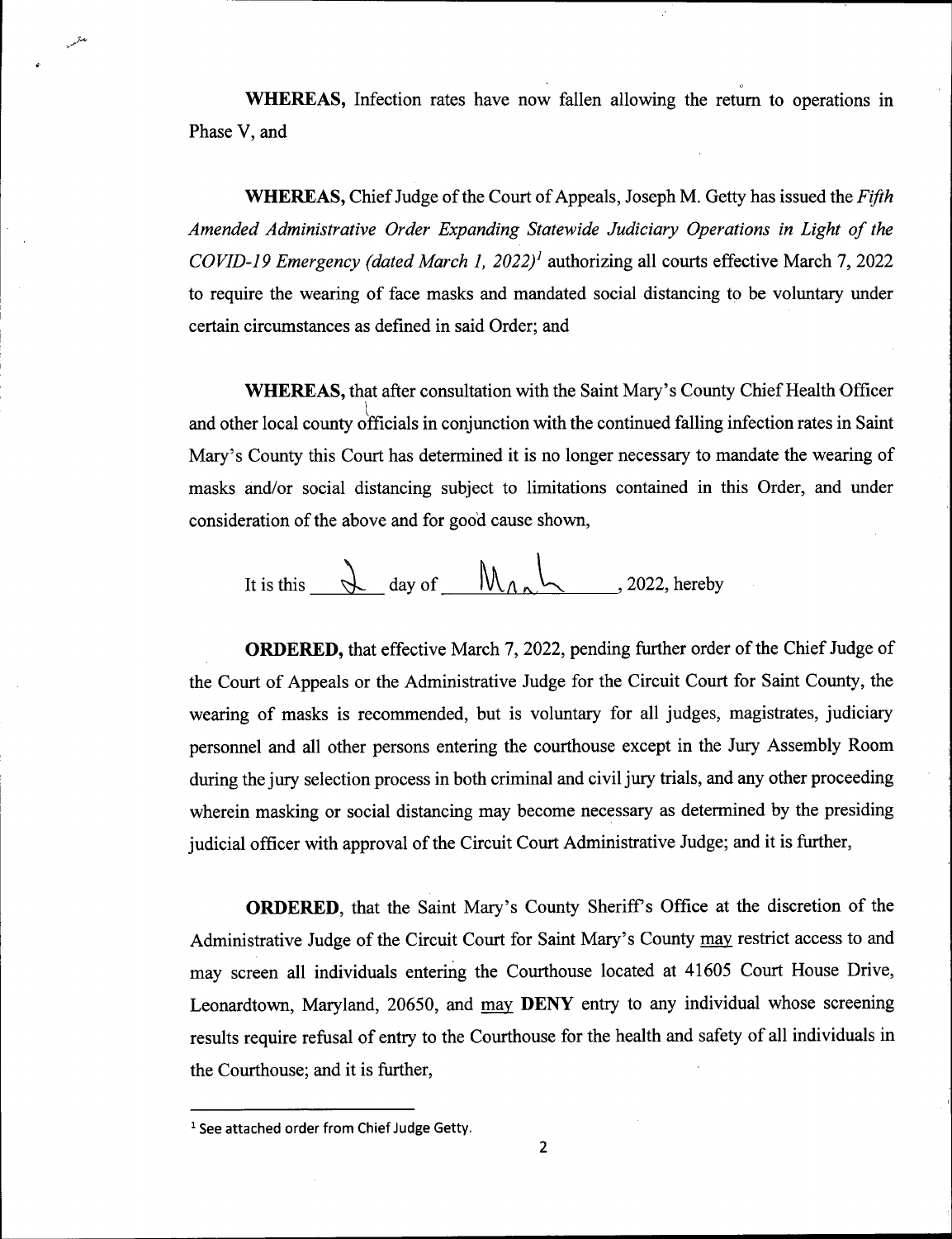ORDERED, when conducting the screening protocol, as established by the Administrative Judge for Saint Mary's County, upon any individual seeking entry to the Courthouse, the Saint Mary's County Sheriff's Office, may DENY entry to any individual with an affirmative response to said screening inquiry in consultation with the Administrative Judge and provide said individual with information regarding alternative meansto address the purpose of that person's intended visit to the Court; and it is further,

ORDERED, that any person who does not comply with this emergency order or local administrative orders issued pursuant to Section (1) shall be subject to removal *from* the courthouse or judicial facility and disciplinary action as appropriate; and it is further,

ORDERED, that the Administrative Judge and/or presiding Judicial Officer may limit the number of people that may be present in a Courtroom at any given time; and it is further,

ORDERED, to achieve social distancing for large congregate settings, the administrative judges may limit, temporarily, the number of people entering the courthouse or a courtroom to the extent necessary to achieve the requirements of social distancing. The courts shall be open to the public, and no appointment shall be necessary (although preferred) for access; however, notices shall inform individuals seeking access to the courthouse that access to courtrooms and other court spaces may be limited on an intermittent basis; and it is further, **!**

ORDERED, that the Saint Mary's County Sheriffs Office shall DENY entry to and/or remove any individual who refuses to comply with or violates this Order or whose screening results require refusal of entry for the health and safety of all individuals in the Courthouse; and it is further,

**ORDERED**, that any individual exhibiting physical symptoms of illness may be subject to a screening process, consisting of questions and a temperature check at the discretion of the Saint Mary's County Sheriffs Office and said individual may be denied access to the Courthouse if they have a temperature of 100 degree or above or answer any of the screening questions in the affirmative; and it is further

**,!**

;l -11.;

**4**

**3**